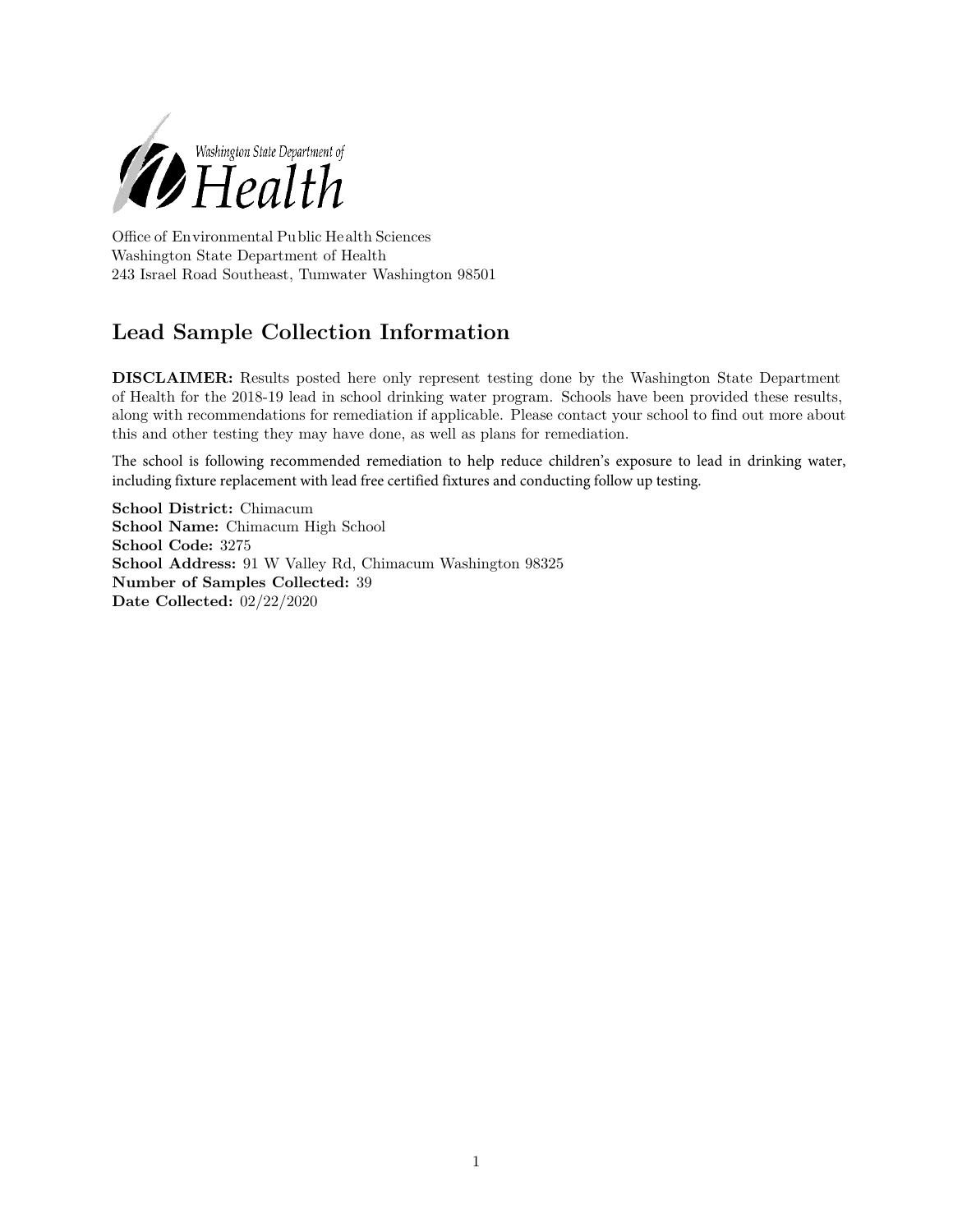|  | Program<br>ID | Sample<br><b>Type</b> | Description Location |                                                                       | Lead<br>Results<br>(ppb) | Analysis<br>Date | Comments      |
|--|---------------|-----------------------|----------------------|-----------------------------------------------------------------------|--------------------------|------------------|---------------|
|  | 34357         | other                 |                      |                                                                       | <1                       | 02/29/2020       | NA            |
|  | 34358         | FirstDraw             | Tap                  | Kitchen<br>double sink<br>near<br>dishwasher                          | $\,6\,$                  | 02/29/2020       | $\mathrm{NA}$ |
|  | 34359         | FirstDraw             | PotFiller            | Kitchen<br>double sink<br>near<br>dishwasher:<br>spring<br>spout      | $\overline{5}$           | 02/29/2020       | NA            |
|  | 34360         | FirstDraw             | Tap                  | Kitchen<br>double sink<br>near<br>produce<br>soak                     | 40                       | 02/29/2020       | $\mathrm{NA}$ |
|  | 34361         | Flush                 | Tap                  | Kitchen<br>double sink<br>near<br>produce<br>soak                     | $\sqrt{2}$               | 02/29/2020       | NA            |
|  | 34362         | FirstDraw             | PotFiller            | Kitchen<br>double sink<br>near<br>produce<br>soak:<br>spring<br>spout | 15                       | 03/12/2020       | $\mathrm{NA}$ |
|  | 34363         | FirstDraw             | Tap                  | Home Ec:<br>sink 1                                                    | 13                       | 02/29/2020       | NA            |
|  | 34364         | FirstDraw             | Tap                  | Home Ec:<br>sink 2                                                    | 16                       | 02/29/2020       | $\rm NA$      |
|  | 34365         | FirstDraw             | Tap                  | Home Ec:<br>sink 3                                                    | 18                       | 02/29/2020       | $\rm NA$      |
|  | 34366         | FirstDraw             | Tap                  | Home Ec:<br>$\sin k$ 4                                                | $\boldsymbol{9}$         | 02/29/2020       | $\mathrm{NA}$ |
|  | 34367         | FirstDraw             | Tap                  | Home Ec:<br>$\sin k$ 5                                                | $\,6\,$                  | 02/29/2020       | NA            |
|  | 34368         | FirstDraw             | Tap                  | Home Ec:<br>$\sin k$ 6                                                | 7                        | 02/29/2020       | NA            |
|  | 34369         | FirstDraw             | Tap                  | $Rm$ 104<br>$of\text{fice}/\text{rm}$<br>106a                         | $\bf 5$                  | 03/13/2020       | $\mathrm{NA}$ |
|  | 34370         | FirstDraw             | Tap                  | $\rm Rm$ 106                                                          | $46\,$                   | 02/29/2020       | NA            |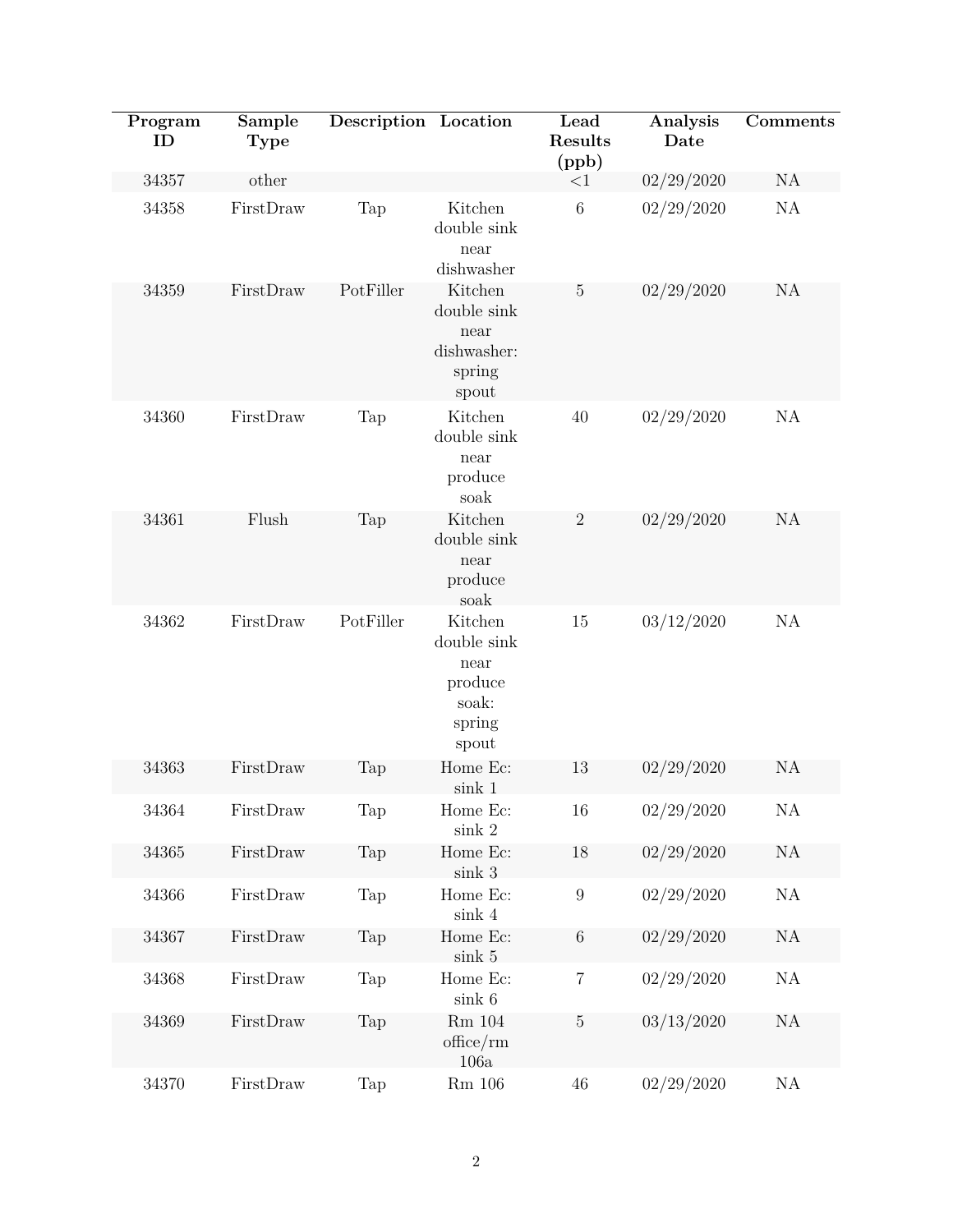| 'continued)   |                       |                      |                                                      |                          |                  |          |  |
|---------------|-----------------------|----------------------|------------------------------------------------------|--------------------------|------------------|----------|--|
| Program<br>ID | Sample<br><b>Type</b> | Description Location |                                                      | Lead<br>Results<br>(ppb) | Analysis<br>Date | Comments |  |
| 34371         | FirstDraw             | <b>Bubbler</b>       | 100 hallway<br>bubblers:<br>low                      | ${<}1$                   | 02/29/2020       | NA       |  |
| 34372         | FirstDraw             | <b>Bubbler</b>       | 100 hallway<br>bubblers:<br>High                     | ${<}1$                   | 02/29/2020       | NA       |  |
| 34373         | FirstDraw             | <b>BottleFiller</b>  | 100 hallway<br>bubblers:<br>Bottle filler            | <1                       | 02/29/2020       | NA       |  |
| 34374         | FirstDraw             | Tap                  | $200 \text{ wing}$<br>library<br>workroom            | $\boldsymbol{6}$         | 03/01/2020       | NA       |  |
| 34375         | FirstDraw             | Tap                  | Rm<br>$207/l$ ife<br>skills room                     | 3                        | 03/13/2020       | NA       |  |
| 34376         | FirstDraw             | Tap                  | Rm 101<br>health<br>room                             | $\boldsymbol{6}$         | 03/01/2020       | NA       |  |
| 34377         | FirstDraw             | <b>Bubbler</b>       | Commons<br>area double<br>bubblers:<br>low           | 1                        | 03/01/2020       | NA       |  |
| 34378         | FirstDraw             | <b>Bubbler</b>       | Commons<br>area double<br>bubblers:<br>High          | ${<}1$                   | 03/01/2020       | NA       |  |
| 34379         | FirstDraw             | <b>BottleFiller</b>  | Commons<br>area double<br>bubblers:<br>Bottle filler | <1                       | 03/01/2020       | NA       |  |
| 34380         | FirstDraw             | <b>Bubbler</b>       | Commons<br>area single<br>bubbler                    | ${<}1$                   | 03/01/2020       | NA       |  |
| 34381         | FirstDraw             | <b>BottleFiller</b>  | Commons<br>area double<br>bubblers:<br>Bottle filler | ${<}1$                   | 03/01/2020       | NA       |  |
| 34382         | FirstDraw             | Tap                  | Commons<br>student<br>store                          | $\boldsymbol{3}$         | 03/01/2020       | NA       |  |
| 34383         | FirstDraw             | Tap                  | Office<br>workroom                                   | $\boldsymbol{9}$         | 03/01/2020       | NA       |  |